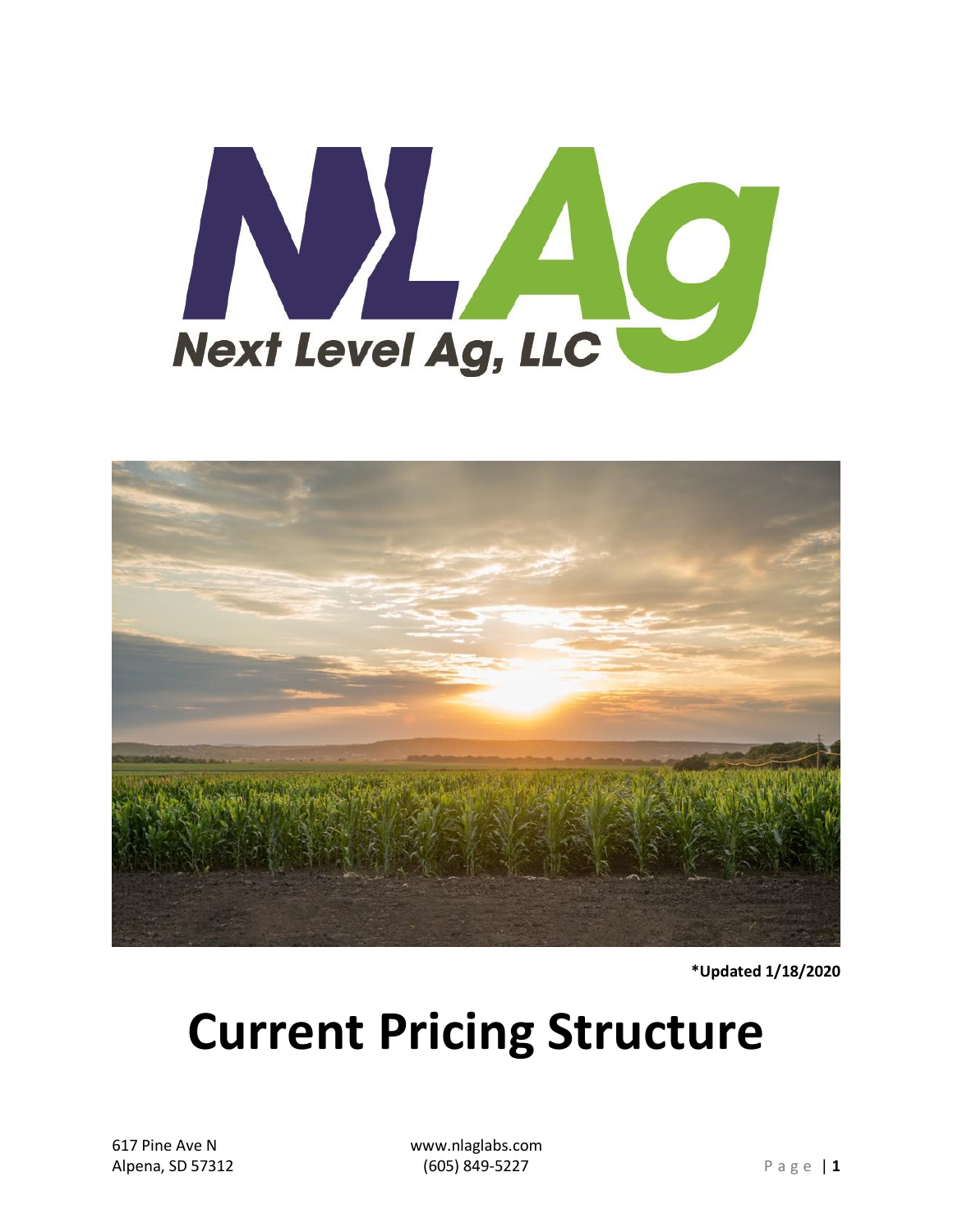

has been testing soil and plant tissue samples, analyzing the results, and converting them into valuable information - all while keeping the farmer's perspective at the forefront. By putting a high priority on economics and agronomics, Next Level Ag ensures that your decisions will make as much sense for your farm as they do for your wallet. Emphasizing service over sales is what enables our team to help you along from start to finish. That's why Next Level Ag identifies the problem and designs a personalized solution for each farmer. We put your data to work and let it do the heavy lifting. Our goal is to empower our farmers with useful information. Ultimately, this results in higher yields and a more efficient operation. Next Level Ag focuses on the most rapid growing segment of agriculture today – Soil Management. With state-of-the-art equipment and unique testing procedures, Next Level Ag helps growers better understand their soils, save input dollars, and increase productivity.



**Please ask us about Dealer options and discounts!**

**10% Prepay Discount on many options. Please call or email.**

#### **Office Building (605) 849-5227**

**Jordonl@nlaglabs.com**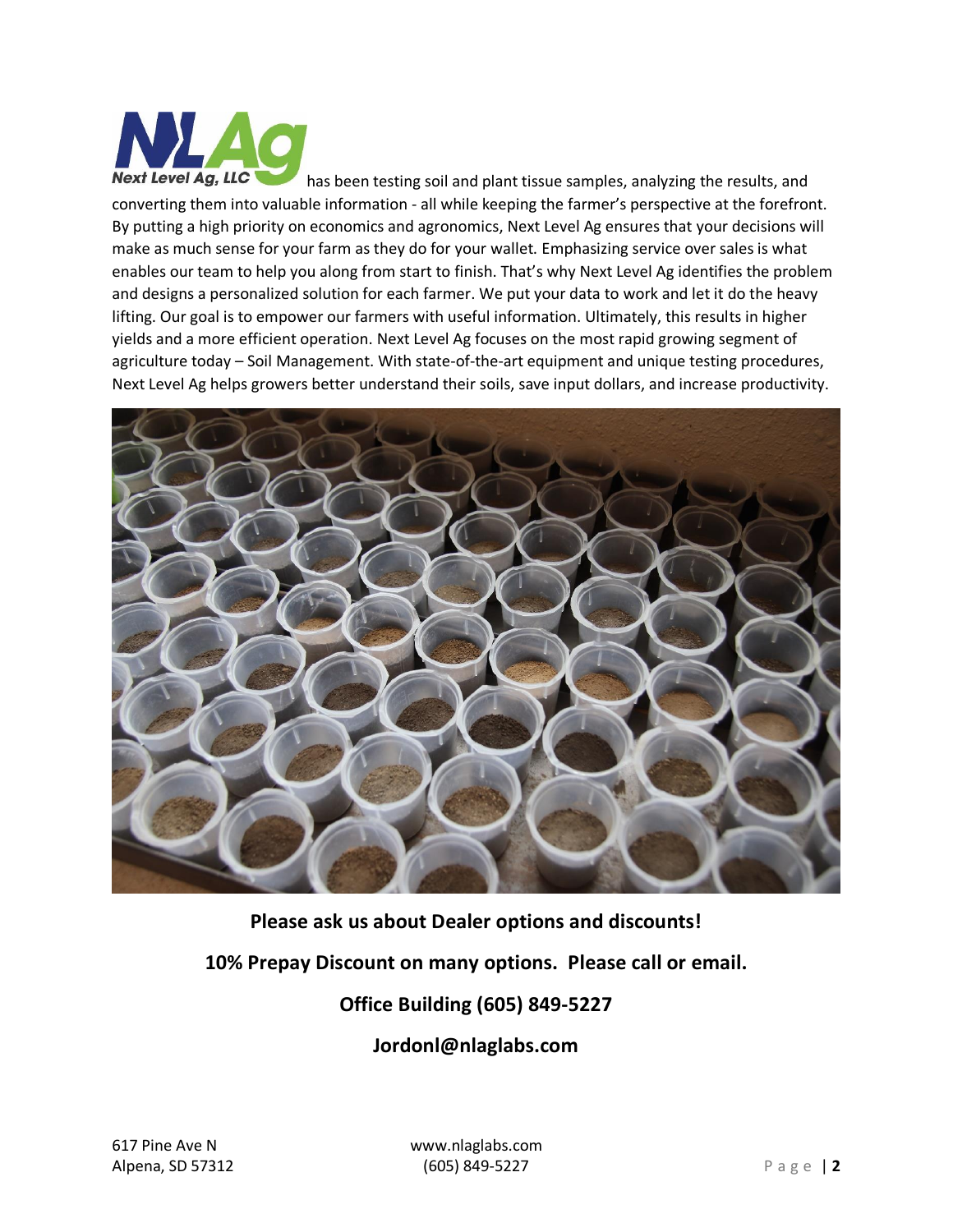#### **Mapping Options**

A top-tier mapping service will give you insights on every layer of your operation. Choose between SWAT (Soil, Water & Topography) Maps and Bareground Satellite Imagery Maps. Both methods identify different soil zones throughout your field. Looking at a full layout of your field's various soil zones will enable you to make cost-effective, data-driven decisions for each area.

| <b>SWAT</b>                       | \$10 per acre      |
|-----------------------------------|--------------------|
| <b>SWAT Box Rental</b>            | <b>Please Call</b> |
| <b>Yearly Data Managemet Cost</b> | <b>Please Call</b> |
| Bareground                        | <b>Please Call</b> |

#### **Prescription Offerings**

The Next Level Ag team helps you bring it all together. We analyze the breakdown of each field's data and create your prescriptions. Fertility and seeding recommendations are made by incorporating our high level map data with the soil and plant tissue analysis. This ensures that your resources are used wisely and are applied where they'll benefit you most.

| <b>VRT Fertilizer</b>            | $$2.25$ per acre                 |
|----------------------------------|----------------------------------|
| <b>VRT Seeding</b>               | $\triangleright$ \$1.50 per acre |
| <b>Profitability Map</b>         | $\triangleright$ \$1.00 per acre |
| <b>Unlimited Scripts Package</b> | $$3.50$ per acre                 |
| <b>Prescription Unlock</b>       | \$2500.00 per year               |

#### **Soil Sampling**

We currently have 3 vehicles and multiple ATVs ready to cover your sampling needs.

| <b>Zone Sampling</b>              | $\triangleright$ \$35.00 per zone  |
|-----------------------------------|------------------------------------|
| $\triangleright$ Grid Sampling    | $\ge$ \$3.50 per acre              |
| $\triangleright$ Composite Sample | $\triangleright$ \$75.00 per field |

#### **Crop Scouting**

You have goals. Some long-term and some short-term. But to reach those goals, you're going to need a plan. That's why our team analyzes all of your field data before finalizing a plan. We want to help you reach your goals, but we want to make sure you're getting the best bang for your buck along the way too.

| <b>Full Scout Program</b>   | $\ge$ \$5.50 per acre             |
|-----------------------------|-----------------------------------|
| <b>In-Season Management</b> | <b>Please Call – Price Varies</b> |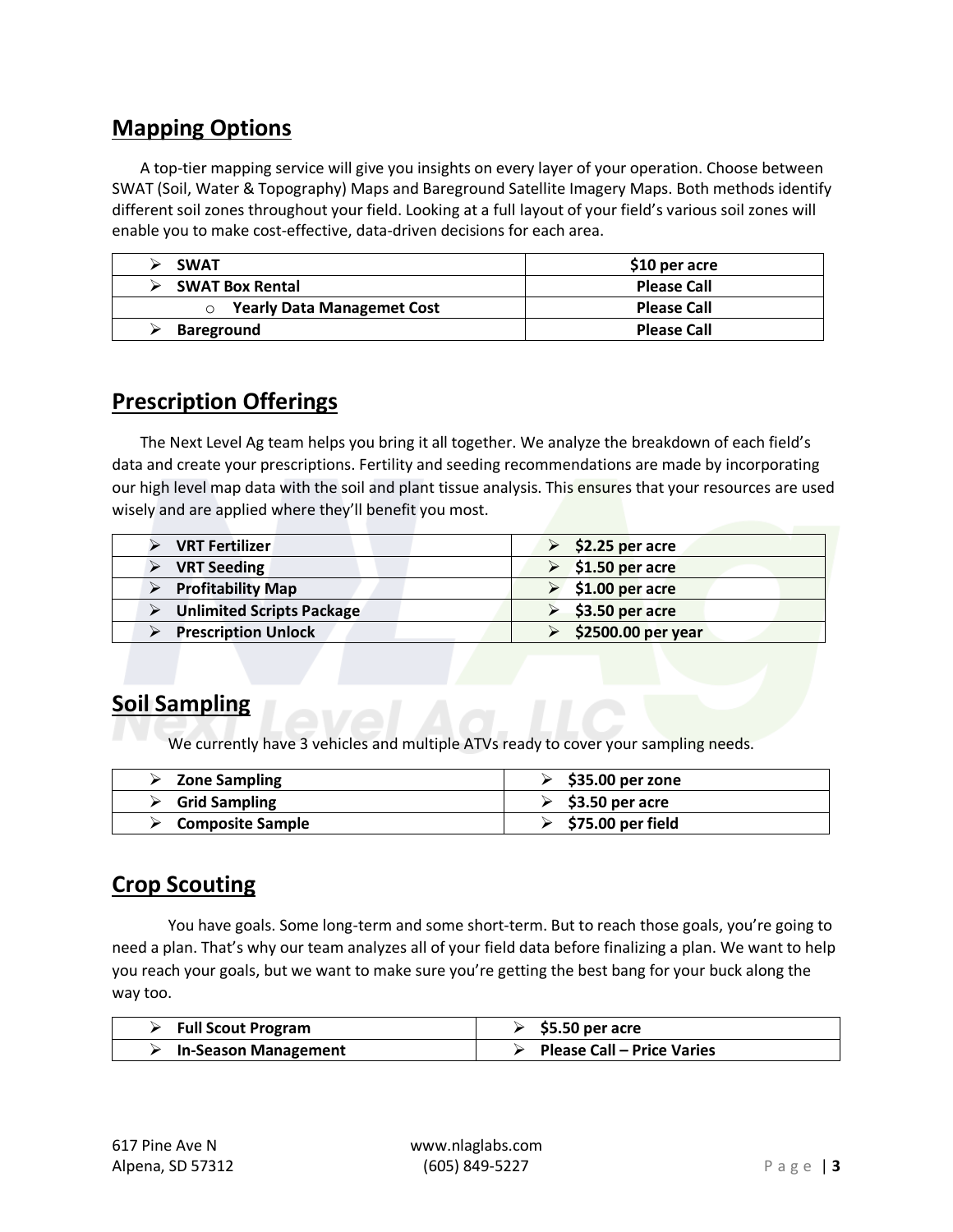#### **Lab Analysis**

Our state-of-the-art lab equipment generates comprehensive, reliable data. Test results are displayed in easy-to-read reports, which highlight the most important information. Cross-analyzing soil data with plant tissue data gives you a full picture - not only of how your crops are performing, but also how the soil's potential could be further tapped.

#### **Soil Options**

| <b>Essential</b><br>↘                                                                                  | \$25.00 per sample<br>⋗                                                                           |  |
|--------------------------------------------------------------------------------------------------------|---------------------------------------------------------------------------------------------------|--|
| University Standard Test - OM, Nitrate, P, K, S, Ca, Mg, Zn, Mn, Fe, Cu, B, Na, pH, Buffer pH, EC, CEC |                                                                                                   |  |
|                                                                                                        |                                                                                                   |  |
|                                                                                                        |                                                                                                   |  |
| ⋗<br><b>Indicator Complete</b>                                                                         | ➤<br>\$66.00 per sample                                                                           |  |
|                                                                                                        | NL Ag Premier Test - Essential plus VAST, SLAN, HT3, Ammoniacal N, Total Organic N, Total Organic |  |
| Carbon, H3A Extract Package. Also, includes nutrient relationships and soil health score.              |                                                                                                   |  |
|                                                                                                        |                                                                                                   |  |
|                                                                                                        |                                                                                                   |  |
| <b>Mehlich Extract</b><br>$\blacktriangleright$                                                        | $\triangleright$ \$13.00 per sample                                                               |  |
| All Mehlich Extract - OM, Nitrate, P, K, Ca, Mg, Zn, Mn, Fe, Cu, Na, pH, Buffer pH, EC, CEC            |                                                                                                   |  |
|                                                                                                        |                                                                                                   |  |
|                                                                                                        |                                                                                                   |  |
| <b>Plant Available</b><br>$\blacktriangleright$                                                        | \$15.00 per sample<br>$\blacktriangleright$                                                       |  |
| Root Exudate Extract - OM, Nitrate, P, K, Ca, Mg, Zn, Mn, Fe, Cu, B, Na, pH, Buffer pH, EC, CEC        |                                                                                                   |  |
|                                                                                                        |                                                                                                   |  |
|                                                                                                        |                                                                                                   |  |
| <b>Carbon Nitrogen</b><br>➤                                                                            | \$20.00 per sample<br>➤                                                                           |  |
| <b>Soil Health</b><br>➤                                                                                | <b>See Indicator Complete</b><br>≻                                                                |  |
| ➤<br><b>Subsoil Package</b>                                                                            | $\blacktriangleright$<br>\$10.00                                                                  |  |
| Subsoil pH, Soluble Salts and Nitrate Nitrogen                                                         |                                                                                                   |  |
|                                                                                                        |                                                                                                   |  |
|                                                                                                        |                                                                                                   |  |
| ➤<br>Nitrate, Sulfur, pH, Salts Package                                                                | \$12.00                                                                                           |  |
| ➤<br>Nitrate, Sulfur, pH w/Buffer, Salts Package                                                       | \$14.00                                                                                           |  |
|                                                                                                        |                                                                                                   |  |